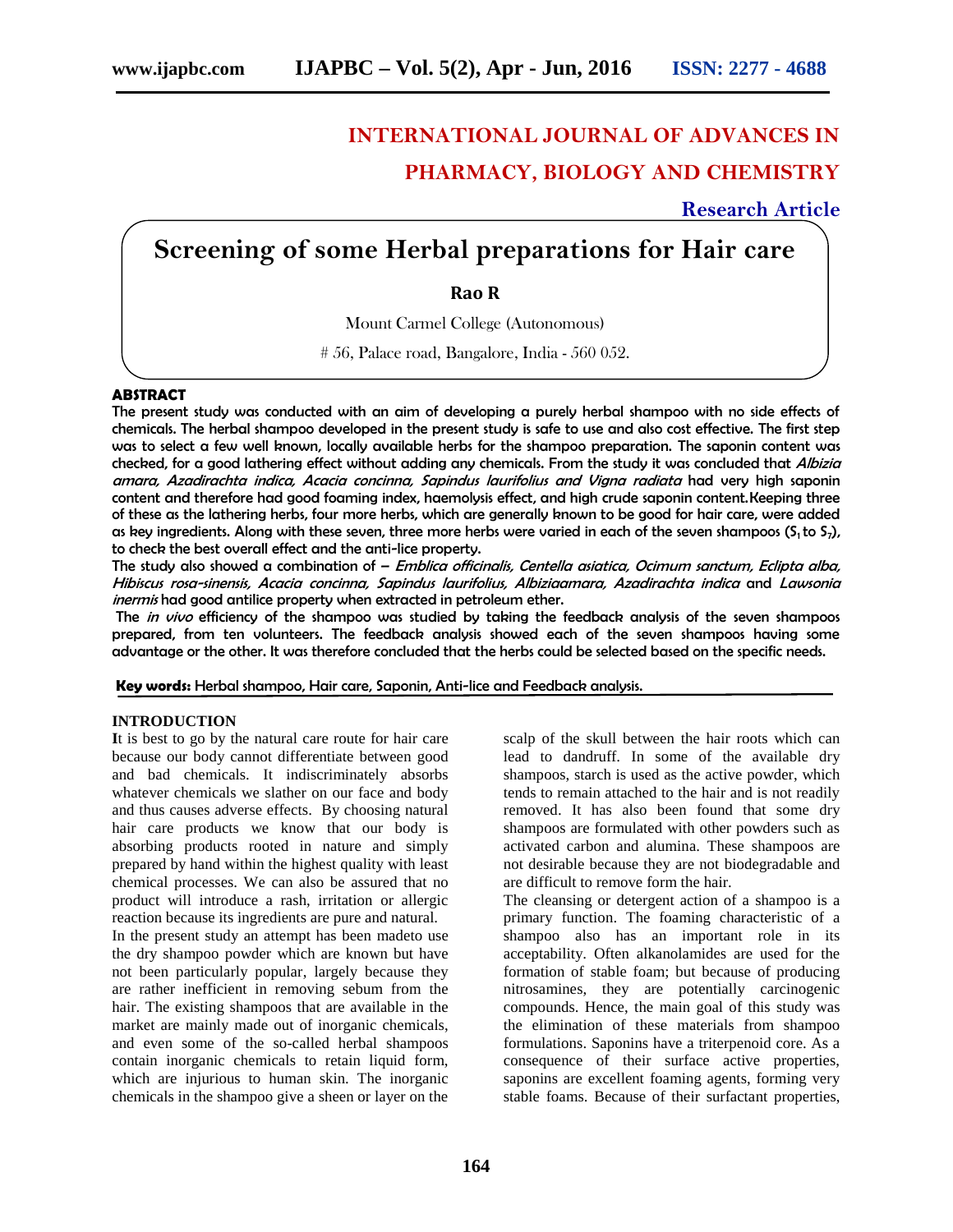they are used in cosmetic products such as lipstick and shampoo. (Nasrin A *et al*, 2006)<sup>1</sup>. Saponin is one of the natural washing agents that help to absorb excess sebum without causing adverse reactions. In addition to the emollient effect of saponins their antibacterial and antifungal properties are important in cosmetic applications (Kulandhaivel M *et al*.,  $2011$ <sup>2</sup>. The herbal shampoo powder prepared using natural ingredients like *Ocimum sanctum* and *Azadiracta indica* arealso capable of high foaming property (Mohamed HS *et al.*, 2009)<sup>3</sup>. Hence as thefirst step in the present study we have screened the herbs to be used in the shampoo, for the saponin content and selected those with high saponin content.

Earlier studies have also been conducted with several other herbs with an aim of providing a herbal shampoo cum hair cleaning composition comprising of *Accaciaconcina, Eclipta alba, Melia azardirachta, Lawsonia alba*, henna powder, multanimitti(clay) and Sapindus trifolatis. (ChoudaryGP, 2006)<sup>4</sup>.

Evaluation of shampoos comprises the quality control tests including visual assessment and physiochemical controls such as pH, density and viscosity. Sodium lauryl sulfate based detergents are the most common but the concentration will vary considerably from brand to brand and even within a manufacturer's product range. Cheap shampoos may contain a high detergent concentration while expensive shampoos may contain very little of a cheap detergent. Shampoos for oily hair can have exactly the same detergent at the same concentration as shampoos for dry hair. The difference is more likely to be a reduced amount of oil or conditioning agent in the shampoo for oily hair or the difference may even just be the packaging. (Ashok K and Mali RR,  $2000$ <sup>5</sup>. Use of sodium lauryl sulphate has to be reduced as it is a skin irritant (Babich H and Babich JP, 1997) 6 .The isolated rabbit eye (IRE) test and bovine corneal opacity and permeability (BCOP) assay were evaluated for their ability to predict the eye irritation potential of a range of hair shampoo formulations some containing a novel non-surfactant ingredient known to be an ocular irritant. (Cooper KJet al., 2001)<sup>7</sup>. Chemically based shampoos can induce allergic contact dermatitis which is difficult to diagnose clinically because it can involve multiple and variable areas where the shampoo flows. (Chih WH *et al.*, 2010)<sup>8</sup>.

Herbal shampoos are also known to be very effective against the human louse. Two formulation of herbal shampoo from long pepper fruit (*Piper retrofractum*) extracts, formulation 1 (10% concentrations of long pepper fruit extracts) and formulation 2 (3% concentration of long pepper fruit extracts) were tested against human louse (*Pediculus capitis*). Both

herbal shampoo showed insecticidal effect on the lice of 99-100% mortality occurred (Rassami W and Soonwera M, 2011)<sup>9</sup> and (Soonwera M, 2015)<sup>10</sup>. The development and clinical testing of an herbal lice removal shampoo containing a standardized extracts of paw paw, thymol, tree tea oil are effective. (Mc Cage CM *et al.*,  $2004$ <sup>11</sup>. In the present study therefore there has been an attempt to study the *in vitro* anti-lice effect of the formulated shampoos, since getting live volunteers was difficult.

It is therefore an object of the present study to provide an efficient, non-toxic, biodegradable dry herbal powder shampoo composition. It is another object of the present study to provide a herbal dry shampoo composition having a longer shelf life and not requiring any chemical preservatives. The dry herbal shampoo has a shelf life of three to four years after it is packed. (Prabhamanju M *et al.*, 2009)<sup>12</sup>. The herbal shampoos developed in the present study are 100% herbal with no synthetic chemicals. Moreover, the herbal shampoo developed here is also a very economical one, as all the essential ingredients are naturally found in abundance. All the important constituents of the present invention are natural and non-toxic according to the intended use.

The aim of the present study may be summarized as follows:

- To screen the herbs to be used for their saponin content.
- To use dry powdered forms of the herbs in various combinations.
- To standardize a simple method of herbal shampoo preparation.
- To study the anti-lice effect of the different shampoos prepared.
- To finalize the best combination of herbs by taking the feedback from volunteers.

From the study we have concluded that *Albizia amara, Azadirachta indica, Acacia concinna, Sapindus laurifolius and Vigna radiata* had very high saponin content and therefore had good foaming index. The S2 Shampoo which had 10herbs showed good anti-lice activity and thus this herbal formulation can be considered as a good pediculicidal agent.

#### **MATERIALS AND METHODS Plants collected and used:**

The leaves, flowers, fruit rind, roots and seeds of the following plants which were previously reported to have saponin contents were chosen for the present study. The plants used were:

*1. Emblica officinalis:* Common name – Amla.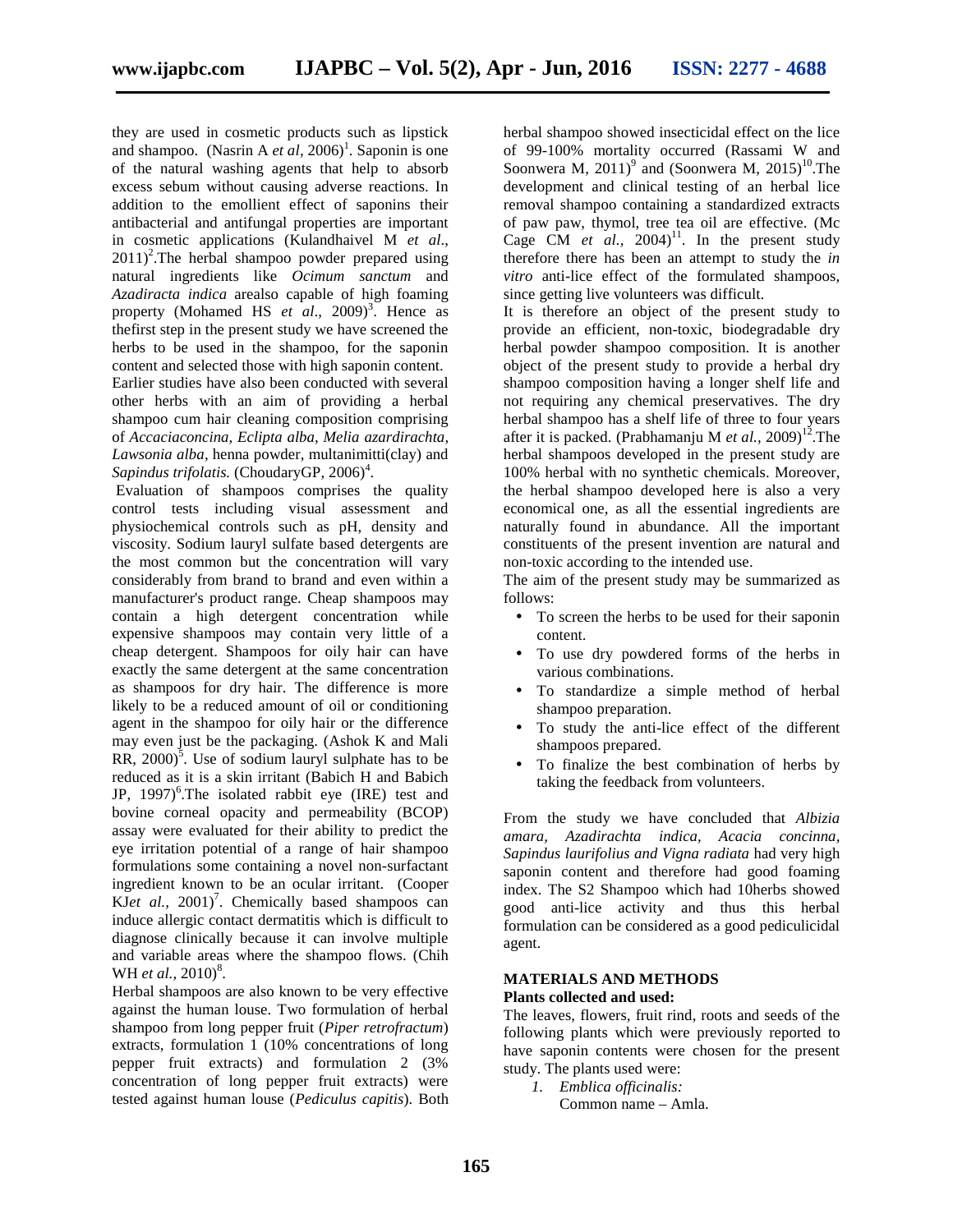Family - Euphorbiaceae. Part used - Fruit. It is natural hair conditioner as well as nourishing agent it has anti-inflammatory and antioxidant properties. It is also used as a hair tonic (Gupta Ket al., 2010)<sup>13</sup>.

- 2. *Centella asiatica* : Common name - Brahmi Family - Apiaceae Part used - Whole plant Are juvenator and conditioner. It has antiinflammatory and antimicrobial property. (Gupta K *et al.*, 2010)<sup>13</sup>.
- 3. *Eclipta alba*: Common name - Bhringraj Family - Asteraceae Part used - whole plant It is used as hair tonic. It is used as a constituent for healthy hair (Gupta K *et al*.,  $2010)^{13}$ .
- 4. *Hibiscus rosa-sinesis*: Common name - Hibiscus Family - Malvaceae Part used - Leaves and Flowers Leaves and flowers are used to stimulate hair growth, to prevent premature greying, hair loss and scalp disorders (Gupta K *et al*.,  $2010)^{13}$ .
- 5. *Acacia concinna*: Common name - Shikakai Family - Fabaceae Part used -Seed, fruit pod It is used as natural hair cleanser and astringent, also promotes hair growth prevents dandruff and strengthen hair (Gupta  $K$  *et al.*, 2010)<sup>13</sup>
- 6. *Sapindus laurifolius*: Common name - Reetha Family - Sapindaceae Part used - Fruit rind It has antimicrobial property. It cleanses the scalp (KulandhaivelM *et al.*, 2011)<sup>2</sup>.
- 7. *Albizia amara*: Common name - Chigare Family - Mimosaceae Part used - Leaves It promotes hair growth, nourishes and improves the strength of the hair. It has antifungal property.
- 8. *Trigonella foenum-graecum*: Common name - Methi Family - Fabaceae Part used - Seeds It promotes hair growth and maintains natural hair colour also cures dandruff and keeps hair silky (Gupta K *et al.*, 2010)<sup>13</sup>.
- 9. *Punica granatum*: Common name – Pomogranate Family - Lythraceae Part used - Seeds It prevents hair loss and controls the menace of dandruff (Prabhamanju M,  $2012$ )<sup>14</sup>
- 10. *Terminalia chebula*: Common name - Haritaki Family - Combretaceae Part used - Fruit It has strong antibacterial property. It prevents dandruff and nourishes hair.
- 11. *Terminalia bellarica*: Common name - Vibhitaki Family - Combretaceae<br>Part used - Fruit Part used It helps in overcoming of premature greying of hair**.**
- 12. *Azadirachta indica*: Common name - Neem Family - Meliaceae Part used - Leaves It is used as antidandruff agent as well as conditioner (PathakK and Das RJ,  $2013$ )<sup>15</sup>.
- 13. *Ocimum sanctum*:

Common name - Tulsi Family - Lamiaceae Part used - Leaves It stimulates and promotes hair growth; it also hydrates the scalp preventing the hair from becoming dry and helps in removing flakes of dandruff (HalithSM *et al*., 2009) 16 .

14. *Lawsonia inermis*:

Common name - Henna Family - Lythraceae Part used - Leaves It is used as good hair conditioner, promotes hair growth and dyes the hair (Gupta K *et*  $al., 2010$ <sup>13</sup>.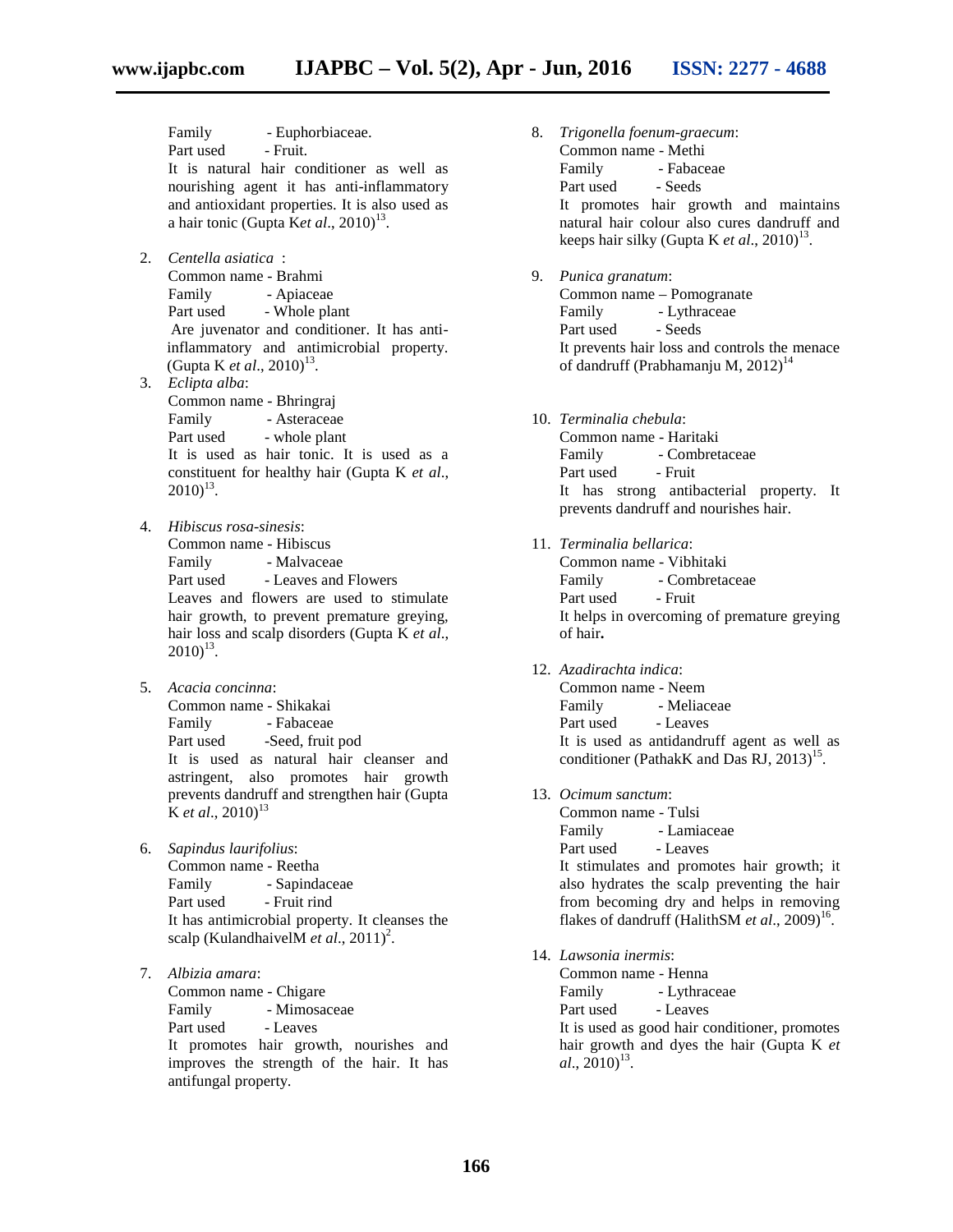- 
- 15. *Cymbopogon citratus*: Common name – Lemon grass Family - Poaceae Part used - Leaves It has antimicrobial and antibacterial property (NaikMI et al., 2010)<sup>17</sup>
- 16. *Camellia sinensis*: Common name – Green tea Family - Theaceae Part used - Leaves It has antioxidant property. It is used as nourishing agent (KulandhaivelM *et al*.,  $2011)^2$
- 17. *Vitex negundo*:

Common name - Vitex Family - Verbenaceae Part used - Leaves It has antibacterial property also promotes the hair growth.

18. *Vigna radiata*:

Common name – Green gram. Family - Leguminosae.

Part used - Seeds.

It is used in hair wash due to its good lathering effect and in many of the shampoo preparations, it consists of antidandruff property.

19. *Cicer arietinum*:

Common name – Bengal gram.

Family - Leguminosae.

Part used - Seeds.

Bengal gram is a rich source of protein. It makes an excellent ingredients in hair care products. It moisturises and cleans the scalp.

20. *Annona squamosa*:

Common name – Custard apple. Family - Annonaceae. Part used - Seeds. It is insecticidal and are useful in destroying lice **(Junya I***et al***, 2006)<sup>18</sup>**

21. *Ficus benghalensis*:

Common name – *Banyan*

Family - Moraceae

Part used - Aerial root tips.

The roots of banyan are said to be used in nourishing hairs.

The above list of herbs were selected based on literature survey and also some were selected based on traditional knowledge.

# **Test for detecting the presence of saponin contents:**

# **a. Foaming index:**

The plant extract was prepared by boiling one gram of powdered sample with 100ml of distilled water at  $60^{\circ}$  C for 30 minute in hot water bath. The plant extract was then cooled and filtered in a standard volumetric flask. The volume was made up to 100 ml by using distilled water. From standard volumetric flask the plant extract was taken in different concentrations and diluted with distilled water, each dilution was made up to 10ml. About 10 different dilutions were prepared in a stoppered test tube. Each test tube was vigorously shaken for about 15mins and then the test tube was kept aside for 60 sec undisturbed. Then the presence and absence of foam was determined. The height of the foam was measured. (Plate: 2)

The foaming index of each plant sample was calculated as follows

- i. If the height of the foam in all the dilutions of a sample was more than 1cm, the foaming index value was considered to be <100.
- ii. If the height of the foam in the first two dilution started with 1cm or more than 1cm, the foaming index value is said to be <1000.
- iii. If the height of the foam was more or equal to 1cm in any of the dilutions in the series, then the foaming index was calculated by using the formula- FI=1000/a

Where, FI is foaming Index and 'a' is the volume of plant extract added in that particular dilution.  $(Das K, 2010)^{19}$ 

#### **b. Fractional method for extraction of Saponin:**

This test was conducted on the raw drugs which showed the best results in foaming index.

One gram of powdered sample was defatted by adding 1ml of petroleum ether. After 15mins the petroleum ether extract was discarded. The residue (marc) was taken and dissolved in methanol, ethanol and distilled water taken in the ratio of 1:1:1. The extract was filtered, the marc was discarded and methanol was evaporated from the extract by keeping the extract in a watch glass without disturbing for about an hour. Then to the extract 1ml of water saturated n-butanol was added (water saturated n butanol was prepared by dissolving water in butanol in the ration of 6:4 i.e., 6 parts of water in 4 parts of butanol). The upper n- butanolic phase was retained and the lower aqueous phase was discarded. To the butanolic phase 5ml of ethyl acetate was added and precipitate was formed. The precipitate was then centrifuged at 1000rpm for about 10mins. The crude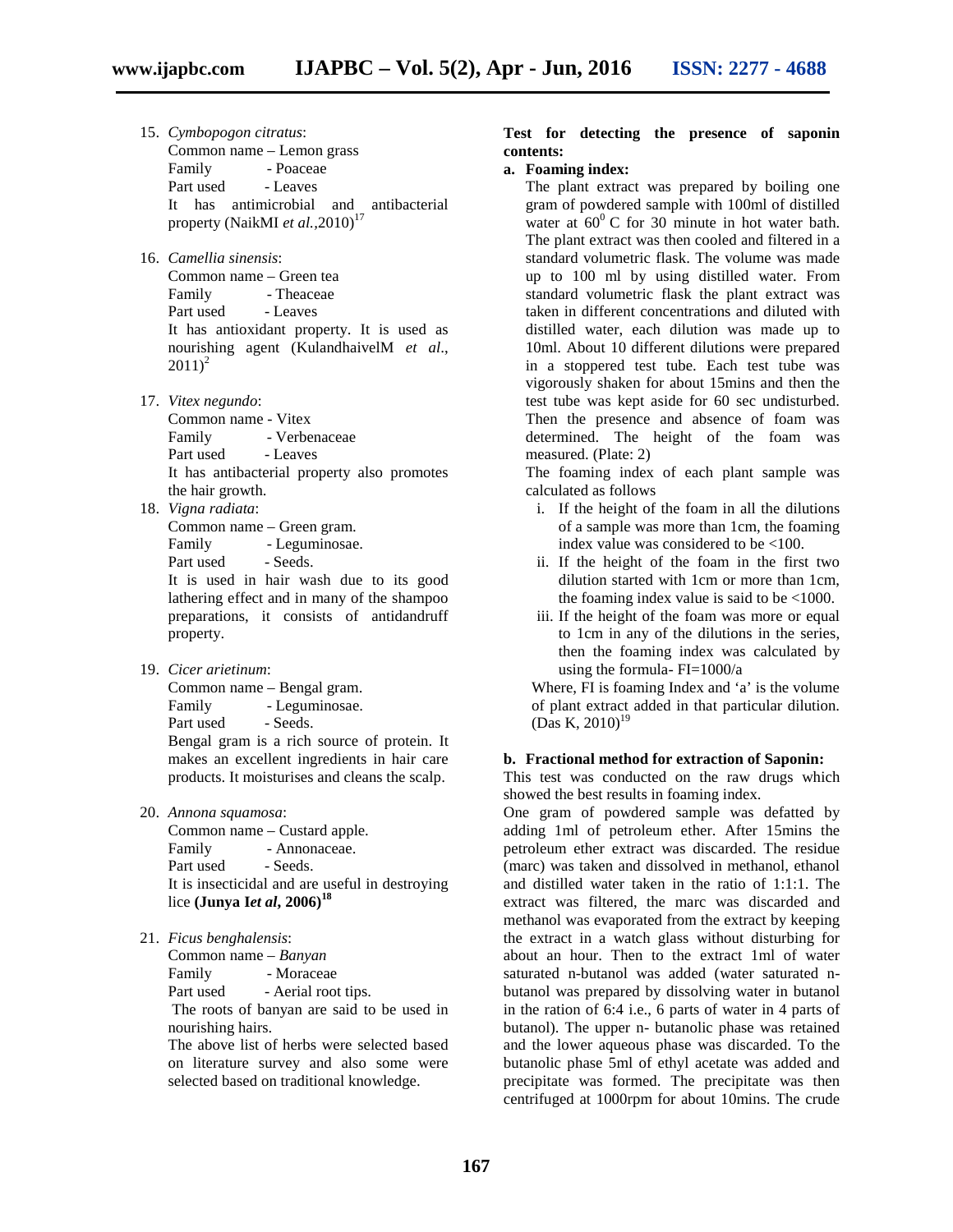saponin was obtained. Finally, the crude saponin was weighed.(SengerNPS *et al.*, 2009)<sup>20</sup>

# **c. Haemolysis:**

This test was conducted to confirm the results of the previous test.

To the prepared plant extract, one gram of powdered sample was suspended overnight in 10ml of petroleum ether (to de-fat the plant sample).Centrifuged at 10,000rpm for 5 minutes. The pellet was completely dried and later the pellet was suspended overnight in 10ml of 0.02M phosphate buffer saline (pH=7.2).Centrifuged at 10,000rpm for 10 minutes. The supernatant was collected.

Human blood sample (2ml) was taken and repeatedly washed with phosphate buffer saline (6-9 times). The sample was centrifuged at 2000rpm for 10mins. The phosphate-buffer saline (PBS) was discarded after each wash. Then finally blood sample was taken for further analysis.

Cavity blocks were taken and in each cavity block 50µl of blood sample were added along with the 50µl of the plant extract. The mixture was then mixed thoroughly using a wooden toothpick. The cavity blocks were covered and left undisturbed for about an hour. A Glass VDRL plate (Cavity slides) were used, a small drop of mixture from the cavity block was added on to the slide and the cover slip was placed .The slide was observed under the microscope (high power). Absence of agglutination and presence of haemolysis indicates the presence ofsaponin content and absence oflectin.(Moore BPL,1980)<sup>21</sup>

(Plate: 3)

# **Anti-lice activity:**

The prepared shampoos were tested for anti-lice activity by filter paper diffusion method.

Preparation of extract: Each shampoo material was taken in a Soxhlet apparatus and extracted with two different solvents. The solvents used for the extraction were petroleum ether (60ºC) and distilled water (40ºC).

Two to three lice were placed on a filter paper in petri dish and kept open. A volume of 0.5ml of each test sample was poured on the test organism and allowed to spread all over the filter paper. A control was maintained where only distilled water and petroleum ether were used. The petroleum ether extraction was made 10% by adding 1ml of distilled water. All the petri dishes were placed in a dark chamber at  $26\pm0.5$ °C and  $70\pm1$ % humidity.

At the end of 1 hour, the petri dishes were taken out and again 0.5 ml of respective extract was added. The petri plates were again left in dark chamber. After every 5 hours the plates were observed for the movement of lice. Absence of movement indicated the death of lice.(SukiritiU *et al.*,  $2011)^{22}$ .(Plate:4).

# **Preparation of Shampoos:**

For the shampoo preparation, the herbs mentioned above were collected, thoroughly washed and then oven dried at  $60<sup>0</sup>C$  for 3-4 days. Then the dried herb was powdered and bottled for the studies and also for the shampoo preparation.(Dubey Set al., 2004)<sup>23</sup>. Five shampoos were prepared by mixing different powdered herbs. Seven ingredients were used as common ingredients and three as variables in each shampoo preparation. Equal quantities of each powdered herb was weighed and all the ingredients were mixed properly and sieved. Then the shampoos were packed and labelled as  $S_1$ ,  $S_2$ ,  $S_3$ ,  $S_4$  and  $S_5$ .(Plate: 1)

#### **Standard ingredients:**

- *1. Emblica officinalis.*
- *2. Centella asiatica.*
- *3. Eclipta alba.*
- *4. Hibiscus rosa-sinensis.*
- *5. Acacia concinna.*
- *6. Sapindus laurifolius.*
- *7. Albizia amara.*

#### **Variable Ingredients:**

| $S_1$ : | -                                                                | $S_2$ :                              |                     | $S_3$ :                                                                  |
|---------|------------------------------------------------------------------|--------------------------------------|---------------------|--------------------------------------------------------------------------|
|         | Punica granatum.<br>Terminalia chebula.<br>Terminalia bellarica. | Ocimum sanctum.<br>Lawsonia inermis. | Azadirachta indica. | 1. Cymbopogon citratus.<br>2. Camellia sinensis.<br>3. Ficus bengalensis |
| $S_4$ : |                                                                  |                                      | $S_5$ :             |                                                                          |
|         | Annona squamosa.                                                 |                                      |                     | Cymbopogon citratus.                                                     |
|         | Vigna radiata.                                                   |                                      | 2.                  | Trigonellafoenum-graecum.                                                |
|         | Camellia sinensis.                                               |                                      | Cicer arietinum.    |                                                                          |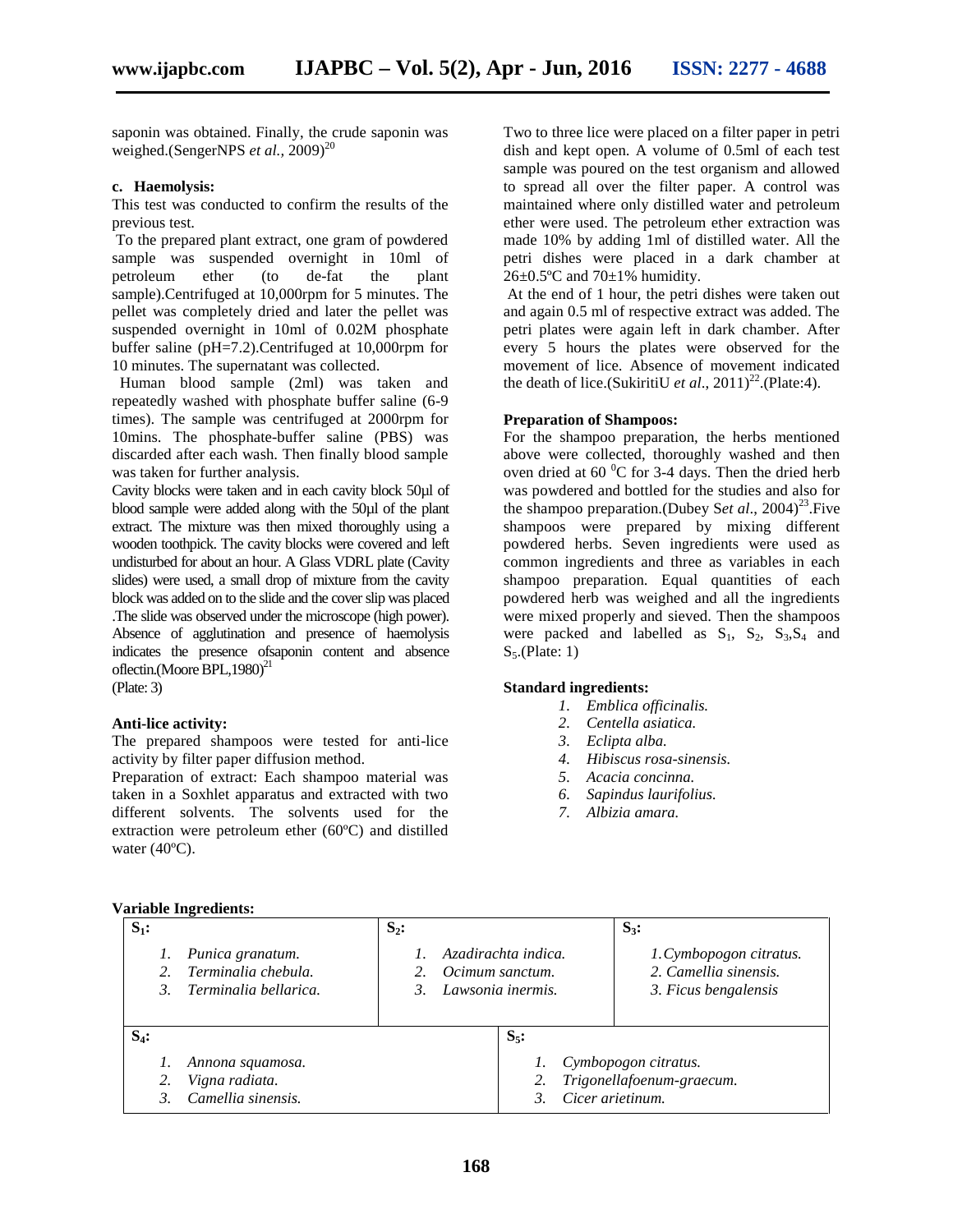To understand the *in vivo* effect of the seven shampoos prepared, an analysis of the shampoo was done on the volunteers. An exhaustive feedback form was prepared and given to the volunteers to get their opinions. The forms along with the seven shampoos was given to 10 such volunteers and they were required to use the shampoo for 3-4 washes over a period of two weeks. The forms were then collected back and the average of the 10 volunteers were done for each aspect. The 18 criteria of the survey sheet were grouped into four broad aspects of: 1- Likeability aspects, 2- Performance aspects, 3- Functionality aspects and 4-Dandruff aspects. An average rating was then calculated for each aspect.

#### **RESULTS AND DISCUSSION**

In our screening of herbal shampoo preparation, the study of saponin content was done in three parts:-

#### **a. Foaming index**: (Plate 2, Table 1)

From the study conducted on foaming, it has been clear from Table 5 that the five herbs which showed good foaming capacity were *Albizia amara, Vigna radiata, Acacia concinna, Sapindus laurifolius and Azadirachta indica.*

### **b. Fractional method of extraction of Saponin content** –(Table 2, Fig 1)

The study on saponin content showed highest value for *Albizia amara*followed by *Azadirachta indica*and the least was seen in *Acacia concinna.*

#### **c. Haemolysis** – (Plate 3)

To reconfirm the presence of saponins in the five plants mentioned above, this test was done. The haemolysis was seen with all the five samples which reaffirmed the presence of saponins.

The three tests conducted for saponin provided an ample proof for the presence of saponin and thereby the lathering effect of the herbs. Based on which the herbs were included for shampoo preparation.

Saponin is known to be one of the natural washing agents that help to absorb excess sebum without causing adverse reactions. In addition to the emollient effect of saponins, their anti- bacterial and antifungal properties are important in cosmetic applications **(KulandhaivelM** *et al*  $2011$ <sup>2</sup>. Hence in this study three herbs, *Acacia concinna, Sapindus laurifolius* and *Albizia amara*, which had high saponin content were included in the shampoo.

In second part of the study, the five shampoos were prepared by mixing the powdered ingredients in the ratio of 1g each. Five different shampoos were prepared and tested for antilice activity. The

petroleum ether extracts showed good antilice activity compared to aqueous extracts of the herbs. Of all the five prepared shampoos, the petroleum ether extract of S2 showed the best antilice activity closely followed by S3, since the number of hours for the lice to stay live was least compared to other shampoo extracts. The earlier studies on antilice activity considered the herbs individually, when extracted in different solvents but in the current study a combined effect of all the herbs together was analyzed for the pediculicidal effect.

From the saponin study on crude herbs, we have concluded that five herbs namely- *Albizia amara, Azadirachta indica, Acacia concinna, Sapindus laurifolius and Vigna radiata* had fairly high saponin content and therefore had good foaming index, haemolysis effect, and high crude saponin content. These herbs can be added as supplements to the herbal shampoos, so that the lathering is good without the addition of any chemical foaming agents.

The study of the prepared shampoos showed a combination of 10 herbs-*Emblica officinalis. Centella asiatica, Ocimum sanctum. Eclipta alba. Hibiscus rosa-sinensis. Acacia concinna. Sapindu slaurifolius. Albizia amara, Azadirachta indica* and *Lawsonia inermis* had very good antilice property when extracted in petroleum ether. (Table:3)

From our study of the five shampoos –S1 to S5, the shampoo S2 was the best with good antilice effect. In this shampoo the lice lived for minimum time duration.

The final part of our study was to evaluate the five shampoos with the volunteers. This showed the shampoo S2 was good for both the antilice and also the antidandruff effect *in vivo*-as shown in the feedback analysis. The results showed that the shampoo S<sub>4</sub> with the three variables-*Annona squamosa. Vigna radiata* and *Camellia sinensis* had good functionality, performance and also a fairly good likeability aspect (Table 4a,b,c and Fig 3a,b,c). Hence these herbs could be used for good performance of soft, smooth, silky, and tangle free hair. Whereas the shampoo  $S_3$  with the variable herbs- *Cymbopogon citrates, Camellia sinensis* and *Ficus bengalensis*is good for the dandruff problem (Table 4d, Fig 3d). Since the different combination of herbs had different effects, we may conclude that the herbal shampoos could be developed for specific needs.

Though the liquid shampoos are easier to use, they require some preservatives. It is to avoid chemical preservatives that the shampoo preparation in this study was in powder form. While using the shampoo it could be soaked for a while in warm water, made into liquid form and then used. Since scalp is the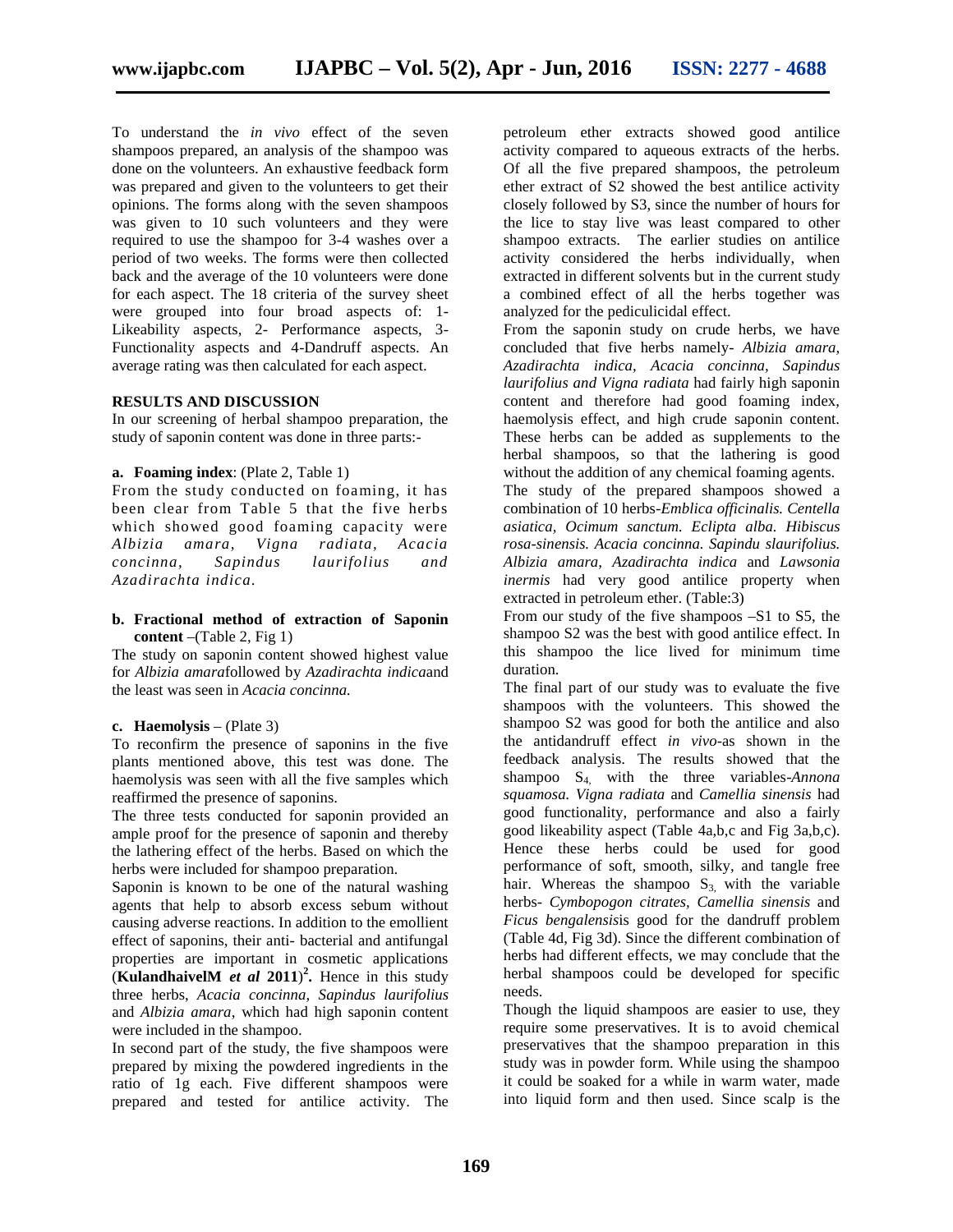most absorbent part of the body, due to the large number of hair follicles, anything applied to the scalp goes directly to the blood, without being filtered. This is why it is important to use a completely herbal shampoo which is safer and without any side effects. There have been many studies on the comparison of herbal and synthetic shampoos and the studies have always been in favor of the herbal natural shampoos (Arora P *et al*2011)<sup>24</sup>. Now that there has been a lot of awareness on the natural herbal cosmetics, the herbal products have an increased value.

From the feedback analysis, it is clear that the other aspects showed varied results and since for each aspect the preference was for a different shampoo, we may conclude that each of the shampoos prepared had its own added advantage over the other, hence for the preparation of the herbal shampoo the different herbs may be used and sold for the different effects it has, so that the consumer may pick up the shampoo based on their specific needs or the shampoo may be customized according to the specific needs of the customer. The most important aspect of this study has been to avoid totally the use of chemicals which even if used in minute quantities as they are harmful in the long run. Being natural is the secret of wellbeing.

This study further vouches the fact that the herbs are the safest and best in cosmetology. The studies of herbs in the field of herbal shampoos are many. One such interesting study on the molecular aspects of the effect of florets of *Carthemus tinctorius* on cell proliferation and hair growth by stimulating hair growth promoting genes(Junalatat J and Sripanidkulchai B,  $2014$ <sup>25</sup>, further proves that these traditionally used herbs do have a stimulating effect, even at the molecular level.

# **CONCLUSION**

In the present study an attempt has been made to bring out a wholly natural shampoo with no artificial colour or preservatives. For this we had to try the powder form of the shampoo since it has a longer

shelf life. Though the powder form is not very much preferred by the users, it was suggested that they make it into a paste before use, with warm water, to the desired consistency. This makes the washing easy and at the same time maintains the natural form of the herbs. To maintain a good lathering effect, the herbs with high saponin content were selected. The basic requirements were all present in the seven standard ingredients and only three variables were used in each of the five shampoos to check the minor differences these three herbs would bring about. The tests of antidandruff were done in vivo with the volunteers while the antilice were done *in vitro*. This was because getting volunteers for this aspect was difficult. From the feedback analysis it was seen that for the performance and functionality aspects the  $S_4$ scored the best while likeability was maximum for  $S_5$ and the antidandruff was best seen in  $S_3$ . The in vivo study showed that the shampoos had different effects so it may be concluded that the herbs have different effects and since the requirements of users differ it is better to have different herbal combinations suiting different type of hairs. In our study the shampoo with *Annona squamosa, Vigna radiata* and *Camellia sinensis* would be good for smooth and shiny hair, similarly a combination of *Cymbopogon citratus, Camellia sinensis,* and *Ficus bengalensis* would suit a person with dandruff problem, a combination of*Azadirachta indica, Ocimum sanctum* and *Lawsonia inermis* would be ideal to combat the lice problem in a natural way without affecting the hair quality.

# **ACKNOWLEDGEMENTS**

I would like to thank and acknowledge the UGC for its financial grant in the form of Minor Research Project, also the MSc. Students, Shahana Firdouse and Manasi Kulkarni for the practical work and the Principal, Mount Carmel College, Autonomous, Bengaluru, for all the facilities provided.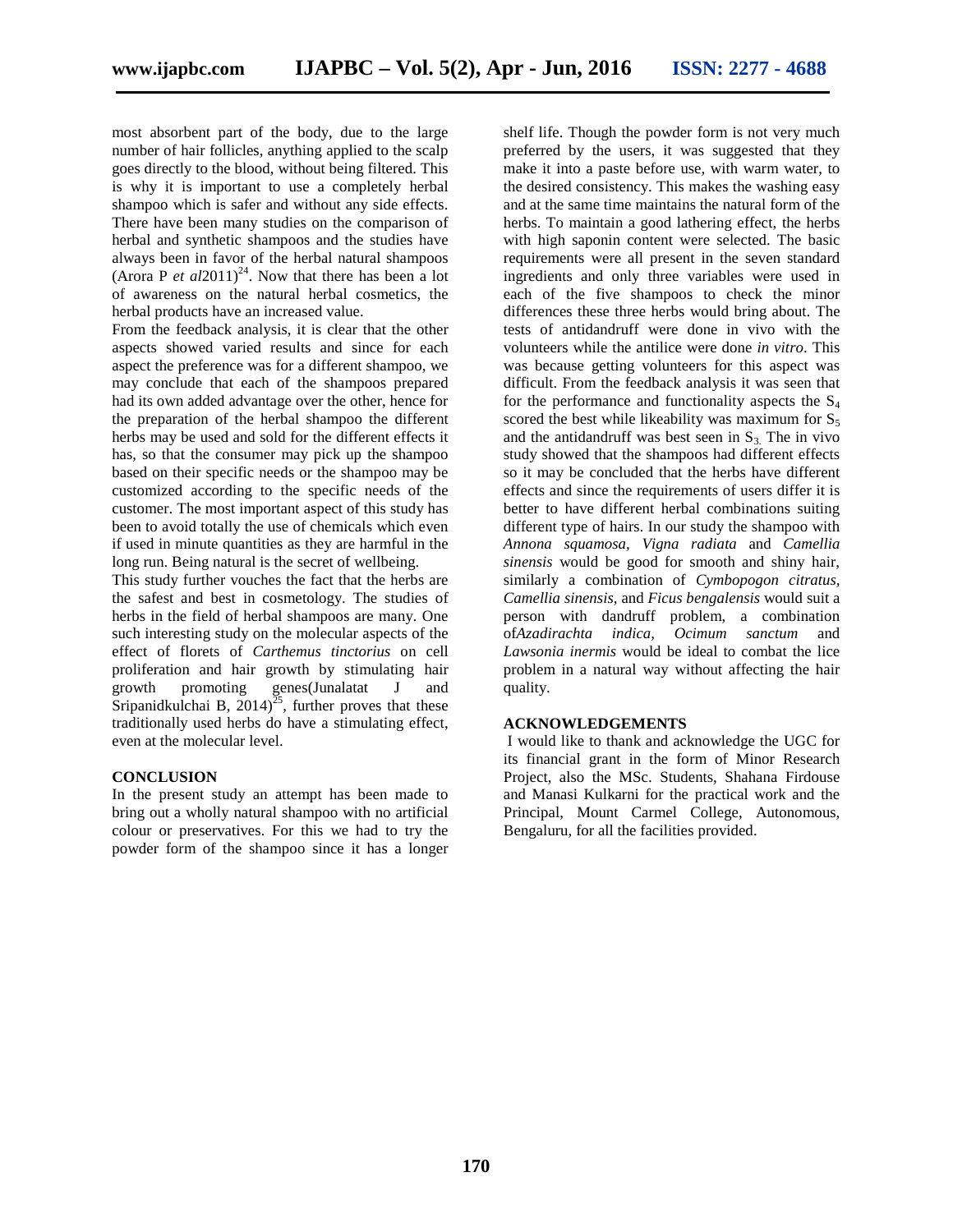#### **Evaluation form –Herbal Shampoo**

# **Name of the panelist: Date:**

**Objective**: The objective of the study is to evaluate the likeability of the product attributes

**Methodology**: Respondents are requested to wash the hair with the given shampoo. Evaluate the sensorial feel on the hair by using the rating scale given below.

|                               | <b>Scale for product Attributes</b> |  |
|-------------------------------|-------------------------------------|--|
|                               | Scale                               |  |
| 1: Dislike it a lot           | 2: Dislike it a little              |  |
| 3: Neither like it or dislike | 4: Like it a little                 |  |
| 5: Like it a lot              |                                     |  |

| S.No                             | <b>Product Attributes</b>             | <b>Scale</b> |
|----------------------------------|---------------------------------------|--------------|
| Likeability in terms of          |                                       |              |
|                                  | Colour                                |              |
| $\overline{2}$                   | Texture                               |              |
| 3                                | Consistency                           |              |
| 4                                | Herbal que                            |              |
| Performance aspects (in use)     |                                       |              |
| 5                                | Foamability                           |              |
| 6                                | Mildness                              |              |
| $\overline{7}$                   | Cleansing effect                      |              |
| 8                                | Hair fall in use                      |              |
| Functionality aspects (post use) |                                       |              |
| 9                                | Hair softness                         |              |
| 10                               | Hair smoothness                       |              |
| 11                               | Tangle free combing                   |              |
| 12                               | Shining of hair                       |              |
| 13                               | Silkiness of hair                     |              |
| 14                               | Moisturized feel                      |              |
| 15                               | Hair texture improvement              |              |
| 16                               | Hair fall control                     |              |
| Dandruff control aspects         |                                       |              |
| 17                               | Reduction of itchiness                |              |
| 18                               | Reduction in the flakes visually seen |              |

**Share your experience as specific comments (positive / negative observations)**

#### **Direction to fill the form:**

Please go through all the parameters, understand the individual parameter and give the scale from 1-5. Thanks for your dedicated time and valuable feedback. We honour your valuable feedback for our improvement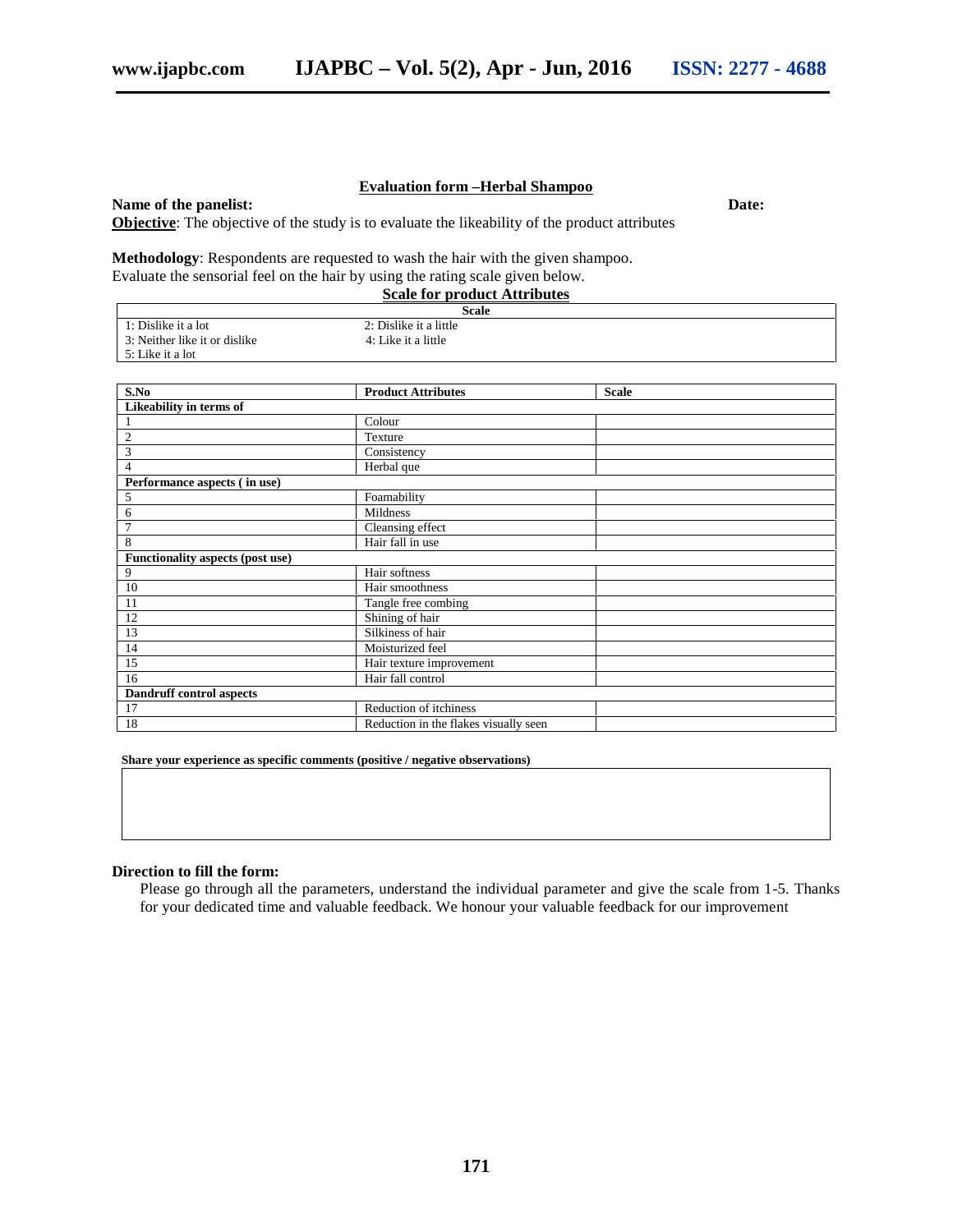| S.  | Name of the Plant             |                | <b>Dilutions</b> |                  |                |                |                |                |                |          |                  |
|-----|-------------------------------|----------------|------------------|------------------|----------------|----------------|----------------|----------------|----------------|----------|------------------|
| No  |                               |                |                  |                  |                |                |                |                |                |          |                  |
| 1.  |                               | $\mathbf{1}$   | $\mathfrak{2}$   | 3                | $\overline{4}$ | 5              | 6              | 7              | 8              | 9        | 10               |
| 2.  | Acacia concinna               | $<$ 1000       | $<$ 1000         | $<$ 1000         | < 1000         | $<$ 1000       | $<$ 1000       | $<$ 1000       | $<$ 1000       | $<$ 1000 | $<$ 1000         |
| 3.  | Sapindus laurifolius          | < 100          | < 100            | < 100            | < 100          | < 100          | < 100          | < 100          | <100           | < 100    | $<100$           |
| 4.  | Centella asistica             | $\mathbf{0}$   | $\boldsymbol{0}$ | $\boldsymbol{0}$ | $\overline{0}$ | $\overline{0}$ | $\Omega$       | $\Omega$       | $\Omega$       | $\Omega$ | $\boldsymbol{0}$ |
| 5.  | Hibiscus rosa-sinus           | >100           | >100             | >100             | >100           | >100           | >100           | >100           | >100           | >100     | >100             |
| 6.  | Eclipta alba                  | $\theta$       | $\Omega$         | $\Omega$         | >100           | >100           | >100           | >100           | >100           | >100     | >100             |
| 7.  | Trigonella foenum-<br>graecum | $\theta$       | $\Omega$         | $\Omega$         | $\Omega$       | $\theta$       | $\Omega$       | $\Omega$       | $\Omega$       | $\theta$ | $\mathbf{0}$     |
| 8.  | Terminalia bellarica          | $\theta$       | $\Omega$         | $\Omega$         | >100           | >100           | >100           | >100           | >100           | >100     | >100             |
| 9.  | Terminalia chebula            | $\Omega$       | $\Omega$         | $\Omega$         | $\Omega$       | >100           | >100           | >100           | >100           | >100     | >100             |
| 10. | Emblica officinalis           | $\mathbf{0}$   | $\overline{0}$   | $\overline{0}$   | $\Omega$       | $\theta$       | $\overline{0}$ | < 100          | < 100          | < 100    | <100             |
| 11. | Cicer arietinum               | >100           | >100             | >100             | >100           | >100           | >100           | >100           | >100           | >100     | >100             |
| 12. | Vigna radiata                 | <100           | < 100            | <100             | 100            | 100            | 100            | >100           | >100           | >100     | >100             |
| 13. | Punica granatum               | $\mathbf{0}$   | $\Omega$         | $\overline{0}$   | < 100          | < 100          | < 100          | < 100          | $<\!\!100$     | < 100    | $<100$           |
| 14. | Albizia amara                 | >100           | >100             | >100             | >100           | >100           | 100            | >100           | >100           | >100     | >100             |
| 15. | Azadirachta indica            | < 100          | < 100            | < 100            | >100           | >100           | >100           | >100           | >100           | >100     | >100             |
| 16. | Lawsonia inermis              | $\theta$       | $\overline{0}$   | >100             | >100           | >100           | >100           | >100           | >100           | >100     | >100             |
| 17. | Green tea                     | $\Omega$       | >100             | >100             | >100           | >100           | >100           | >100           | >100           | >100     | >100             |
| 18. | Banyan roots                  | $\mathbf{0}$   | $\overline{0}$   | >100             | >100           | >100           | >100           | >100           | >100           | >100     | >100             |
| 19. | Annona squamosa               | $\Omega$       | $\Omega$         | $\Omega$         | $\Omega$       | $\theta$       | $\Omega$       | $\Omega$       | $\theta$       | $\Omega$ | $\Omega$         |
| 20. | Cymbopogon citratus           | $\mathbf{0}$   | $\overline{0}$   | $\mathbf{0}$     | $\mathbf{0}$   | $\mathbf{0}$   | >100           | >100           | >100           | >100     | >100             |
| 21. | Ocimum sanctum                | $\theta$       | >100             | >100             | >100           | >100           | $\overline{0}$ | $\overline{0}$ | $\overline{0}$ | >100     | >100             |
| 22. | Vitex negundo                 | $\overline{0}$ | >100             | >100             | >100           | >100           | >100           | >100           | >100           | >100     | >100             |

**Table 1 Foaming Index**

|                               | Fractional method of extraction of Saponin content. |                             |  |  |  |  |  |
|-------------------------------|-----------------------------------------------------|-----------------------------|--|--|--|--|--|
| S. No.                        | Name of the Plant                                   | <b>Crude Saponin weight</b> |  |  |  |  |  |
|                               |                                                     | (Grams)                     |  |  |  |  |  |
|                               | Acacia concinna                                     | 0.08                        |  |  |  |  |  |
| $\mathfrak{D}_{\mathfrak{p}}$ | Sapinduslaurifolius                                 | 0.15                        |  |  |  |  |  |
| 3                             | Albiziaamara                                        | 0.77                        |  |  |  |  |  |
|                               | Vignaradiata                                        | 0.25                        |  |  |  |  |  |
|                               | Azadirachtaindica                                   | 0.51                        |  |  |  |  |  |

**Table 2**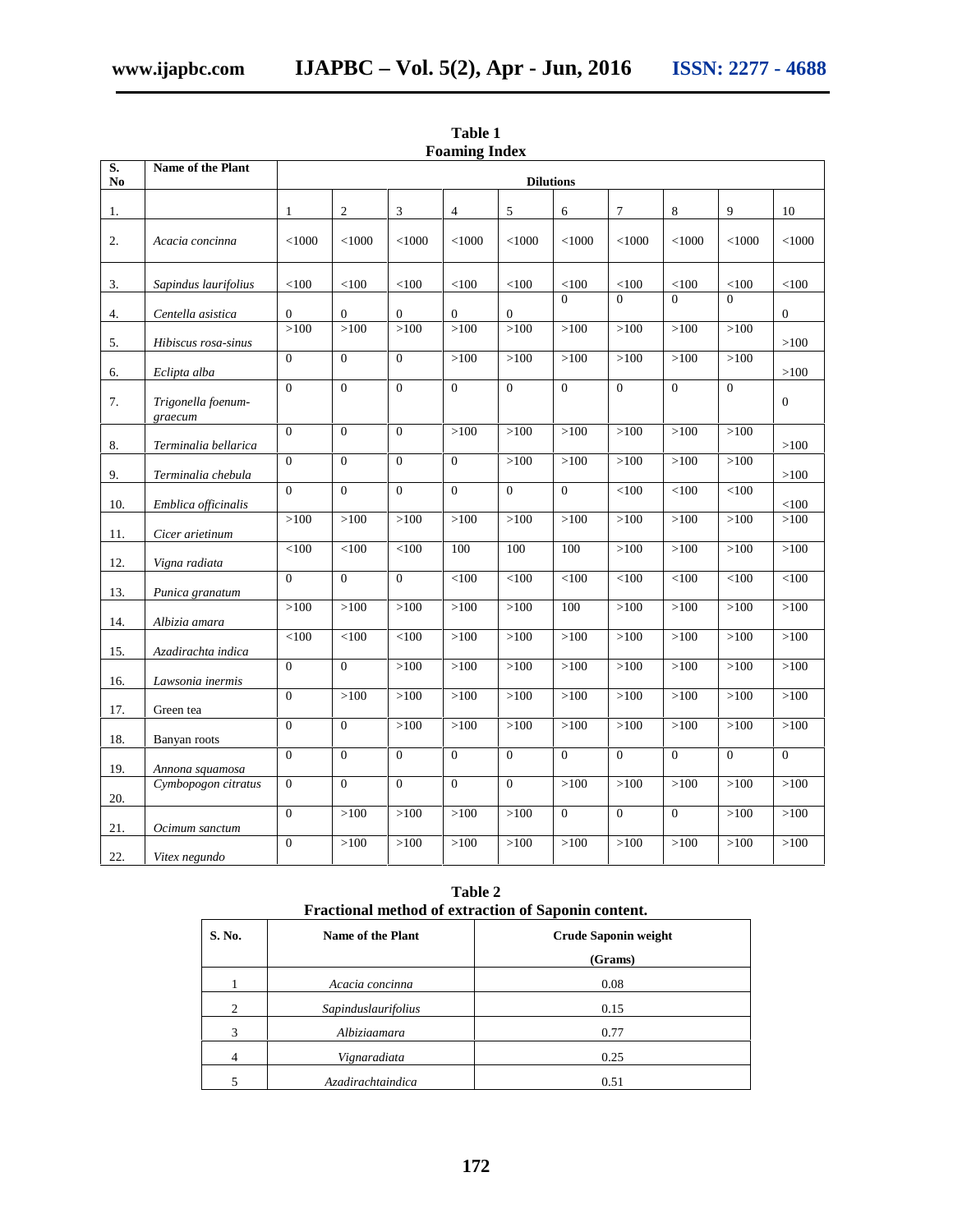| S. No.                      | <b>Name of the Shampoos</b> | Number of hours taken for the lice to die |                        |
|-----------------------------|-----------------------------|-------------------------------------------|------------------------|
|                             |                             | <b>Petroleum ether extract</b>            | <b>Aqueous extract</b> |
|                             | S <sub>1</sub>              | 26                                        | 48                     |
| $\mathcal{D}_{\mathcal{L}}$ | S <sub>2</sub>              | 16.50                                     | 42                     |
| 3                           | S <sub>3</sub>              | 18                                        | 45                     |
| 4                           | S <sub>4</sub>              | 30                                        | 48.50                  |
|                             | S5                          | 20                                        | 44                     |

**Table 3**

# **Table 4 Survey of the Shampoos. Table 4(a) Likability aspects**

| <b>Attributes</b>              | <b>Likability aspects (Average)</b> |                |                |      |      |  |  |
|--------------------------------|-------------------------------------|----------------|----------------|------|------|--|--|
|                                | S1                                  | S <sub>2</sub> | S <sub>3</sub> | S4   | S5   |  |  |
| Dislike it a lot               |                                     | 1.25           |                | 0.25 | 0.25 |  |  |
| Dislike it a little            | 1.25                                | 1.5            | 3.25           | 3.5  | 2.75 |  |  |
| Neither like it nor dislike it | 6.05                                | 3.5            | 6.25           | 2.75 | 3    |  |  |
| Like it little                 | 6                                   | 3.75           | 4.5            |      | 5.25 |  |  |
| Like it a lot                  | 3.25                                | 2.25           | 2.75           |      | 6.25 |  |  |

# **Table 4(b) Performance aspects**

.

| <b>Attributes</b>              |                | Performance aspects (Average) |                |      |      |  |  |  |
|--------------------------------|----------------|-------------------------------|----------------|------|------|--|--|--|
|                                | S <sub>1</sub> | S <sub>2</sub>                | S <sub>3</sub> | S4   | S5   |  |  |  |
| Dislike it a lot               |                | 0.5                           | 0.5            | 0.5  | 0.75 |  |  |  |
| Dislike it a little            | 1.25           | $\overline{c}$                | 0.5            | 2.5  | 3    |  |  |  |
| Neither like it nor dislike it | 5.5            | 3.5                           | 4.75           | 0.75 | 3    |  |  |  |
| Like it little                 |                | 4.5                           | 8              | 5.25 |      |  |  |  |
| Like it a lot                  | 3.5            | 2.25                          | 5.5            | 6.25 | 4.75 |  |  |  |

**Table: 4(c) Functionality aspects.**

| --------------                 |                                        |                |                |     |                |  |  |
|--------------------------------|----------------------------------------|----------------|----------------|-----|----------------|--|--|
| <b>Attributes</b>              | <b>Functionality aspects (average)</b> |                |                |     |                |  |  |
|                                | S <sub>1</sub>                         | S <sub>2</sub> | S <sub>3</sub> | S4  | S <sub>5</sub> |  |  |
| Dislike it a lot               | $\Omega$                               | 0.3            | 0              | 0.1 | 0.4            |  |  |
| Dislike it a little            | 0.7                                    | 0.9            | 1.9            | 2.5 | 2.6            |  |  |
| Neither like it nor dislike it | 3.7                                    | 4.1            | 4.3            | 3.9 | 3.9            |  |  |
| Like it little                 | 5.5                                    | 3.3            | 4.9            | 6.1 | 4.7            |  |  |
| Like it a lot                  | 3.1                                    | 3.8            | 3.7            | 4.5 | 3.5            |  |  |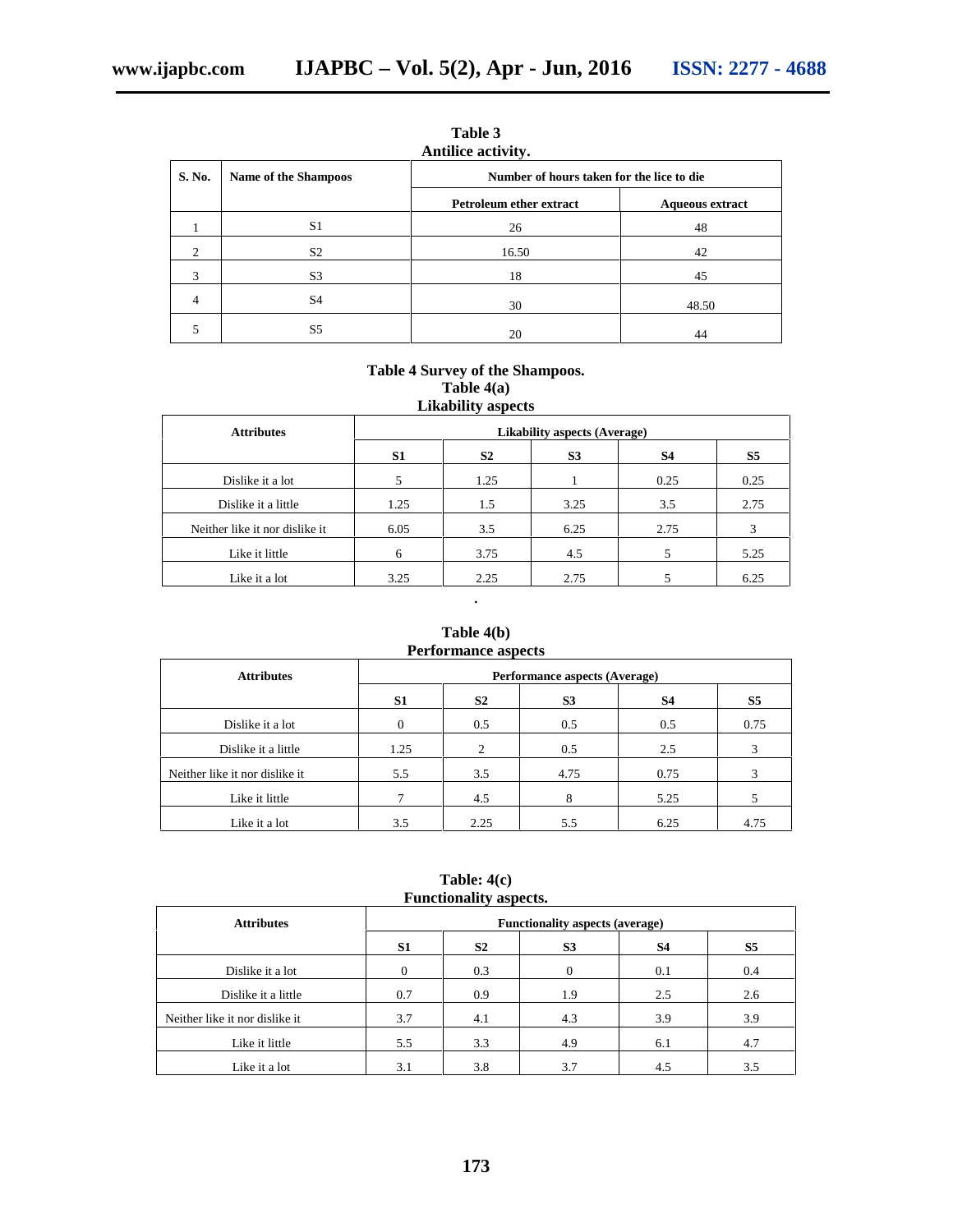| <b>Dandruff aspects</b>        |                                    |                |     |              |                |  |  |
|--------------------------------|------------------------------------|----------------|-----|--------------|----------------|--|--|
| <b>Attributes</b>              | Dandruff control aspects (Average) |                |     |              |                |  |  |
|                                | S1                                 | S <sub>2</sub> | S3  | S4           | S <sub>5</sub> |  |  |
| Dislike it a lot               | $\Omega$                           | 0              | 0   | $\mathbf{0}$ |                |  |  |
| Dislike it a little            | 0.5                                | 0              | 1.5 | 5.5          |                |  |  |
| Neither like it nor dislike it | 7.5                                |                |     |              | 0.5            |  |  |
| Like it little                 | 5.5                                | 4.5            |     | 3.5          | 5.5            |  |  |
| Like it a lot                  |                                    | 8              | 8.5 | 3.5          | 4.5            |  |  |

Table: 4(d)<br>Dandruff aspects



**Figure 1 Fractional method of extraction of Saponin content. Fractional Fractional** 



**Figure 2 Antilice activity**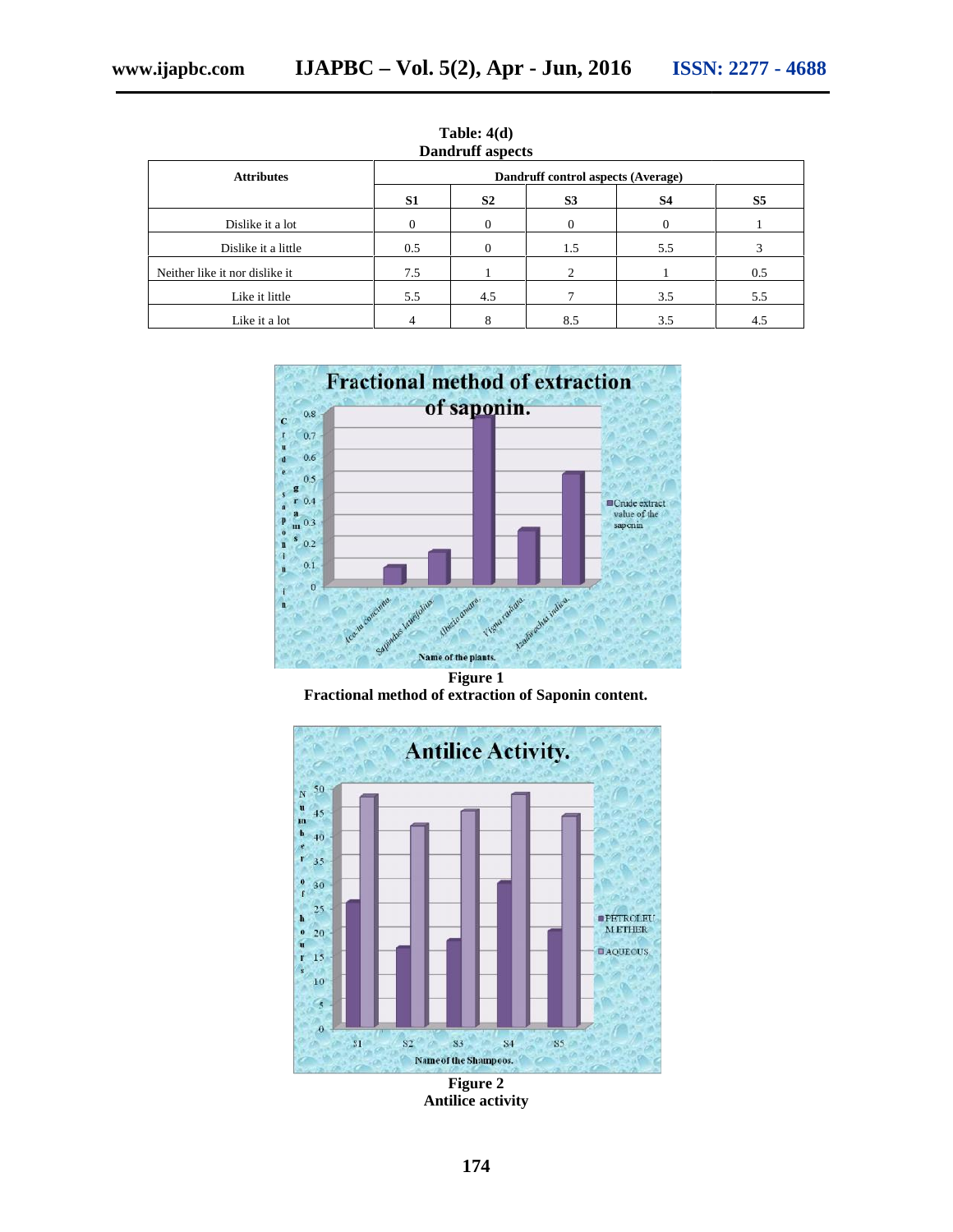



**Figure 3: Survey of the Shampoos**

**Figure 3(a) Likability aspects**



**Figure 3(b) Performance aspects. Performance**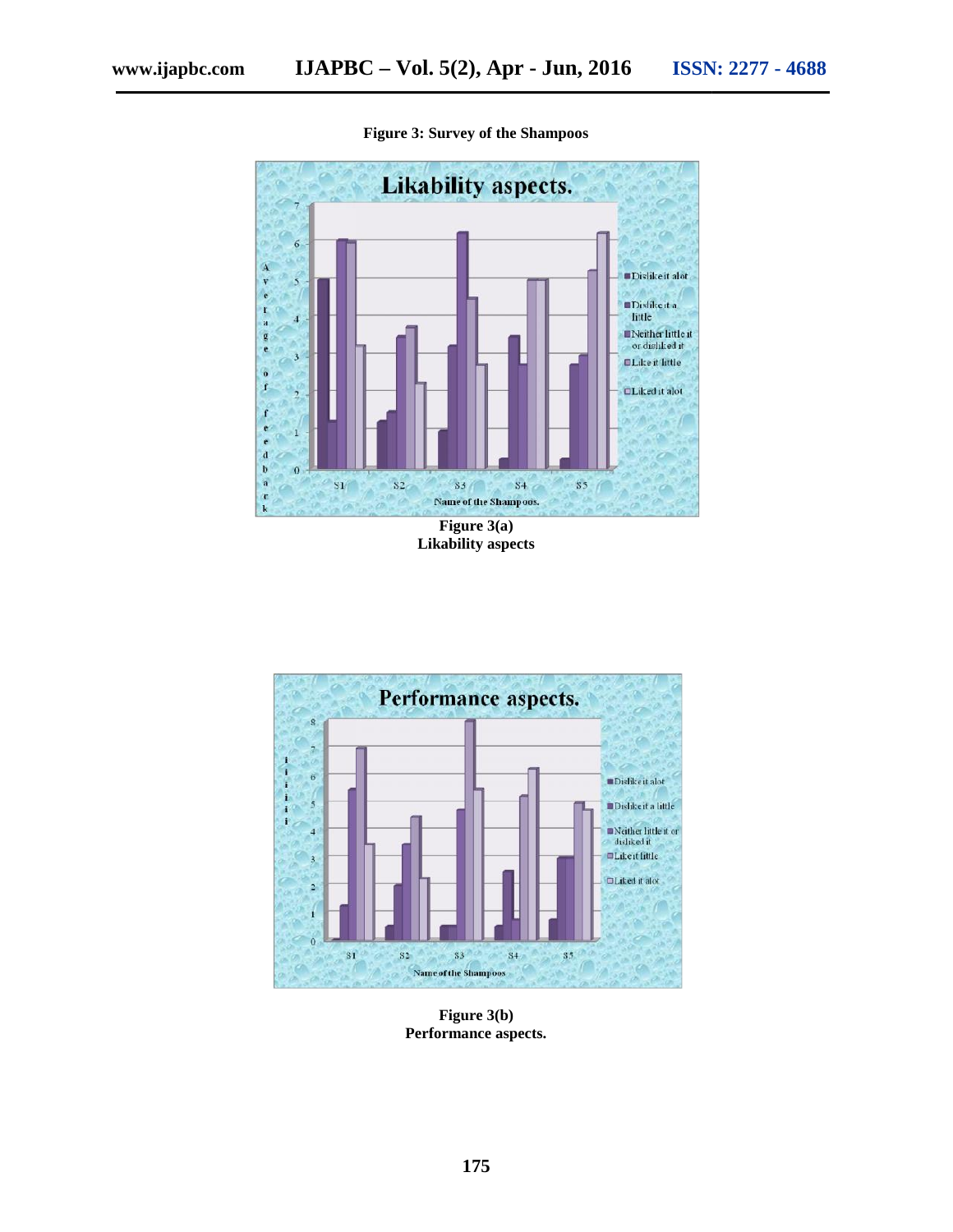

**Figure 3(c) Figure 3(c)Functionality aspects.**



**Figure 3(d) Dandruff control aspects.**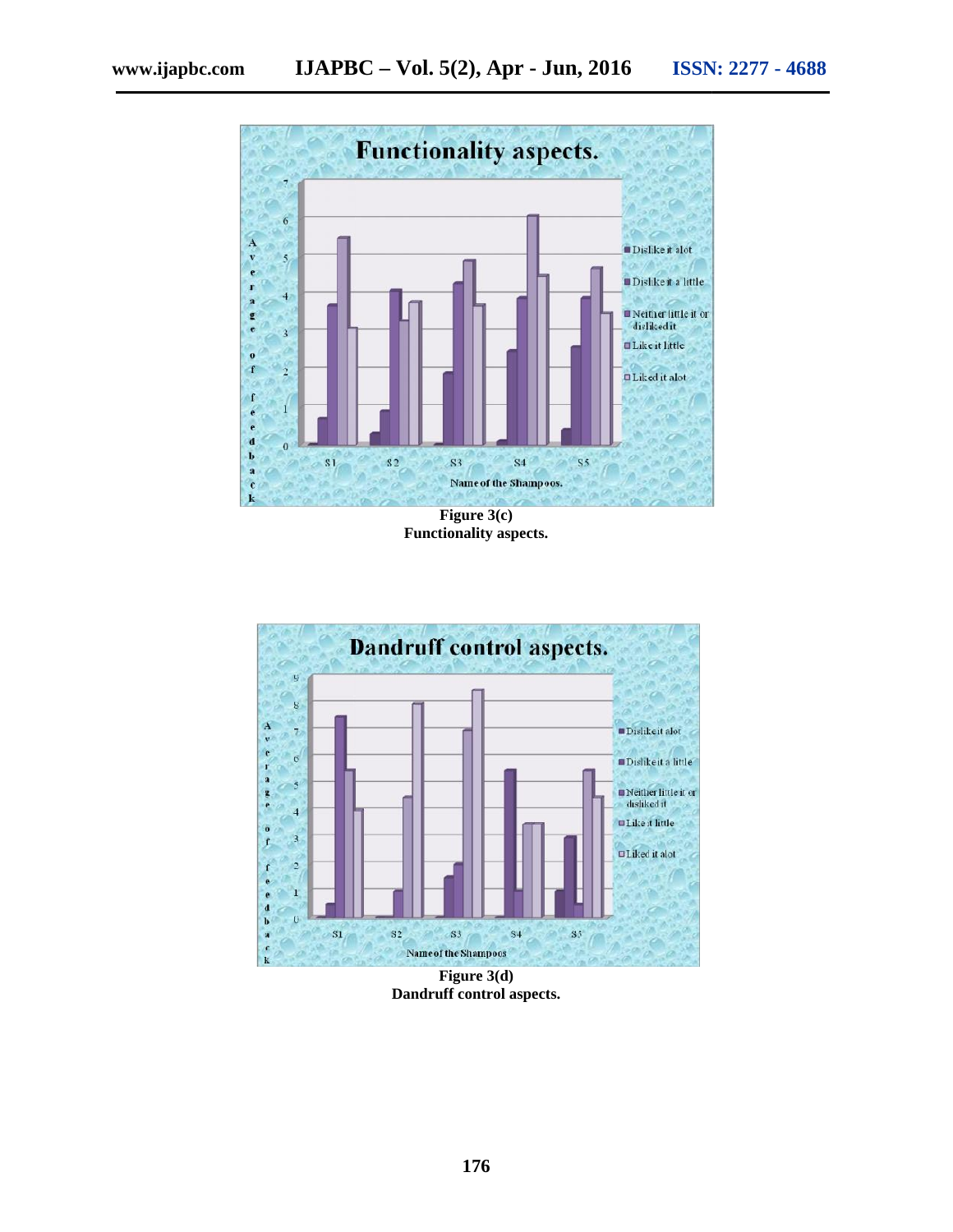

**PLATE: 1 PREPARED SHAMPOOS**



**PLATE: 2 PLATE: 22STUDY OF FOAMING INDEX**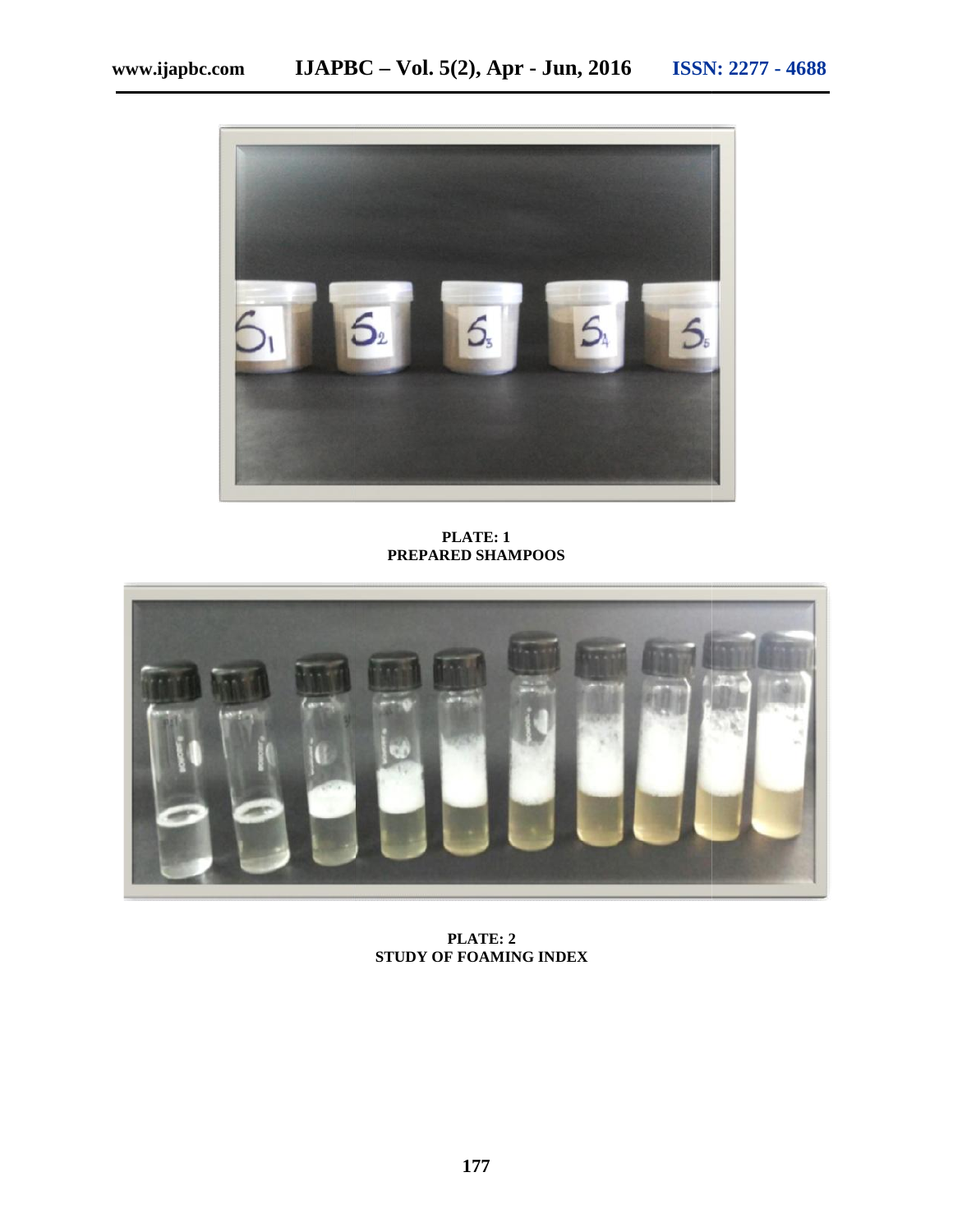



**BEFORE 2 HRS. AFTER 2 HRS.**

**PLATE: 3 HAEMOLYSIS**



**PLATE: 4 STUDY OF ANTILICE ACTIVITY**

#### **REFERENCES**

- 1. Nasrin A, Eskandar M, and Azadeh RD. Formulation of a Herbal Shampoo using Total Saponins of *Acanthophyllum squarrosum*. Iran J Pharm Res, 2006; 6 (3): 167-172.
- 2. Kulandhaivel M., Jolly MJ, Palaniswamy M. Comparative study of antifungal activity of *Camellia sinensis* and *Acacia sinuate* Merr

against Dandruff causing *Pityrosporum ovale*". Int J Pharm Biol Arch, 2011; 2(4):1249-1252.

3. Mohamed HS, Abirami A, Jayaprakash S, Chitra K, Kulathuran PK. and Mohamed FPU. Effect of *Ocimum sanctum* and *Azadiracta indica* on the formulation of Antidandruff herbal **Example 18 Accept Merrific School of a Herbal Shampoo using Total** Int J Pharm Biol Arch, 2011; 2(4):1249-1252.<br> **Camellia sinensis** of *Acanthophyllum squarrosum*. Iran J<br> **Camellia sinensis** and *Acacia sinuate* Merr<br>